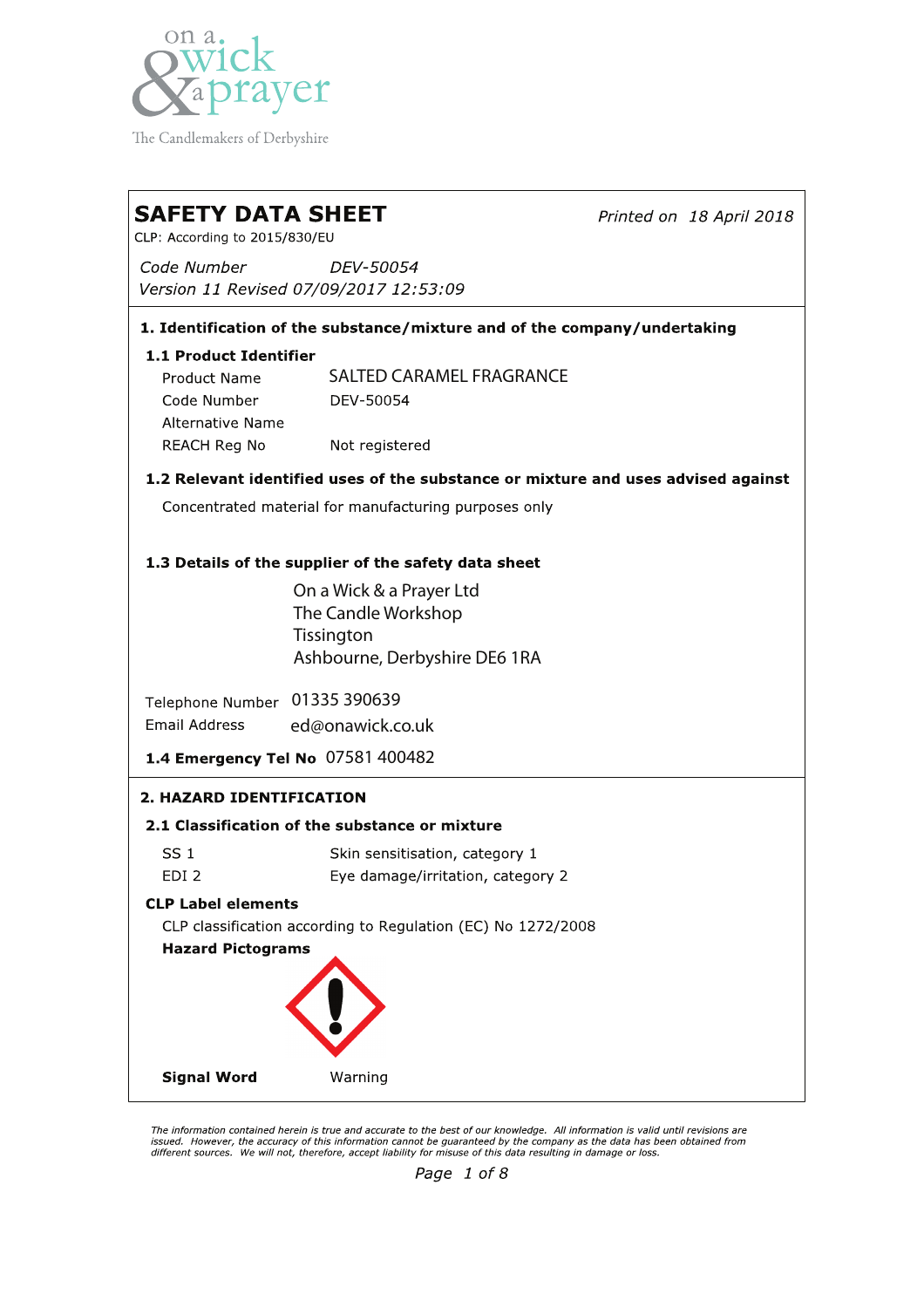Printed on 18 April 2018

CLP: According to 2015/830/EU

Code Number Version 11 Revised 07/09/2017 12:53:09 DEV-50054

| <b>Hazard Statements</b>                                 |                                                                                                                                              |              |
|----------------------------------------------------------|----------------------------------------------------------------------------------------------------------------------------------------------|--------------|
| H317                                                     | May cause an allergic skin reaction                                                                                                          |              |
| H319                                                     | Causes serious eye irritation                                                                                                                |              |
| <b>Precautionary Statements</b>                          |                                                                                                                                              |              |
| P273                                                     | Avoid release to the environment.                                                                                                            |              |
| P280                                                     | Wear protective gloves and eye protection                                                                                                    |              |
| P302+P352                                                | IF ON SKIN: Wash with water.                                                                                                                 |              |
| P333+P313                                                | If skin irritation or rash occurs: Get medical advice.                                                                                       |              |
| P337+P313                                                | If eye irritation persists: Get medical attention.                                                                                           |              |
| 2.3 Other Hazards                                        | Contains Coumarin which may produce an allergic reaction<br>No further information available at this time                                    |              |
|                                                          | 3. Composition / information on ingredients<br>Any percentage values listed here for hazardous components are for illustrative purposes only |              |
| 3.2 Mixtures                                             |                                                                                                                                              |              |
|                                                          | Complex mixture of fragrance ingredients                                                                                                     |              |
| <b>Hazardous components</b>                              |                                                                                                                                              |              |
| <b>ID Numbers</b>                                        | Chemical Name, Classification and Hazards                                                                                                    | Conc $(% )$  |
| $91 - 64 - 5$<br>CAS<br>EINECS 202-086-7<br><b>REACH</b> | 1-Benzopyran-2-one (Coumarin)                                                                                                                | $>=3\%,-5\%$ |
|                                                          | ATO 4(500); SS 1B<br>H302, H317                                                                                                              |              |
|                                                          | Refer to section 16 for the wording of listed classification and hazard statement codes                                                      |              |
| 4. First Aid measures                                    |                                                                                                                                              |              |
| Take phrases in sections 2 into account                  |                                                                                                                                              |              |
|                                                          | 4.1 Description of first aid measures                                                                                                        |              |
| <b>After inhalation</b>                                  |                                                                                                                                              |              |

Remove from the exposure area to fresh air. Contact a doctor if necessary.

## After skin contact

Remove contaminated clothing. Wash thoroughly with soap and water. Seek medical advice if irritation persists or there is any sign of tissue damage.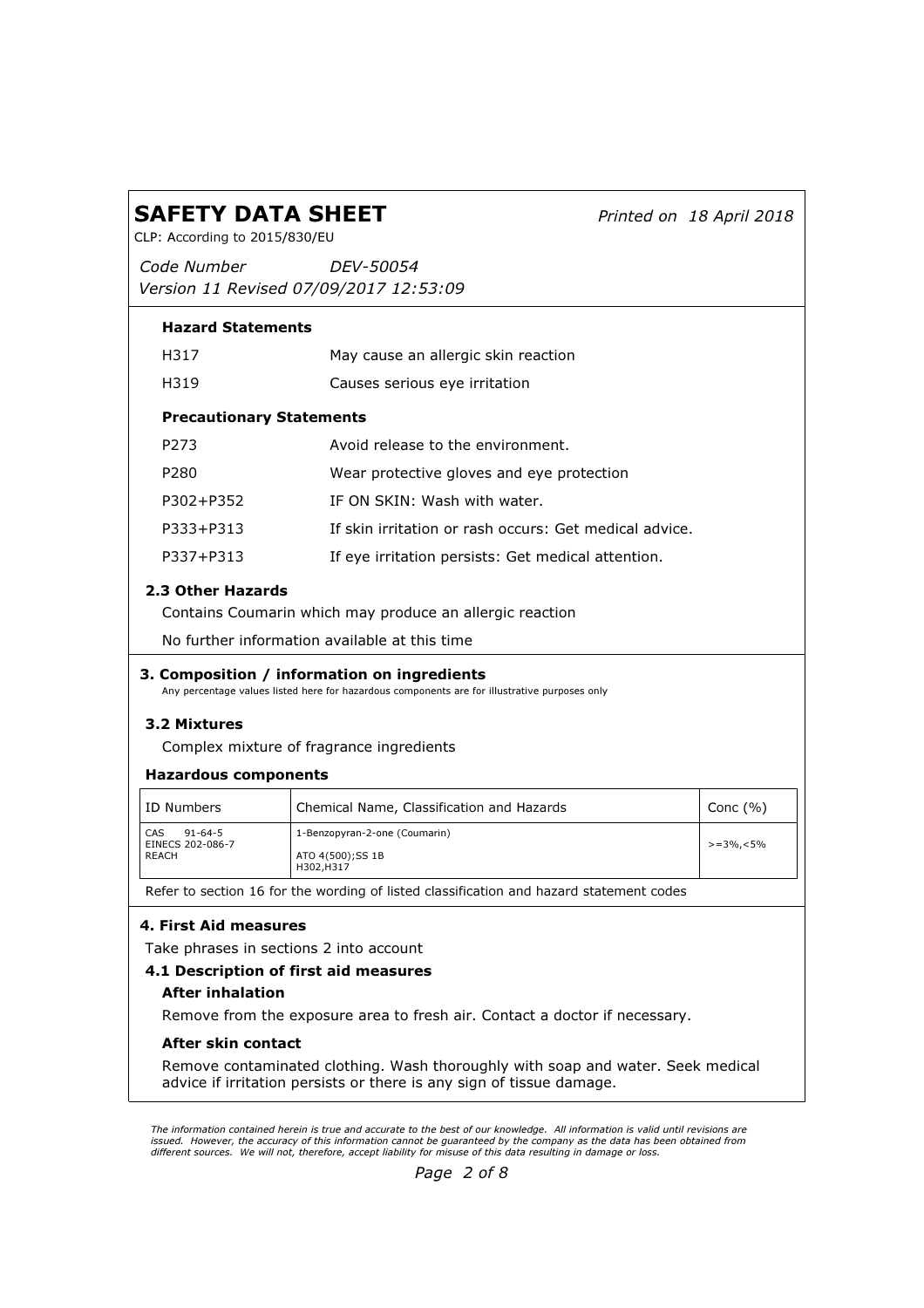Printed on 18 April 2018

CLP: According to 2015/830/EU

Code Number Version 11 Revised 07/09/2017 12:53:09 DEV-50054

# After eye contact

Flush with plenty of water and seek medical advice if necessary.

# After ingestion

Wash mouth with plenty of water and obtain medical advice immediately.

- No further information available at this time 4.2 Most important symptoms and effects, both acute and delayed
- No further information available at this time 4.3 Indication of immediate medical attention and special treatment needed

## 5. Fire-fighting measures

## 5.1 Extinguishing Media

Carbon dioxide, foam or dry powder DO NOT USE A DIRECT WATER JET.

5.2 Special hazards arising from the substance or mixture May produce Carbon dioxide and unidentified organic compounds.

## 5.3 Advice for fire-fighters

Wear protective clothing and avoid inhalation of vapours.

## 6. Accidental release measures

# 6.1 Personal precautions, protective equipment and emergency procedures

Remove all sources of ignition. Avoid inhalation, skin and eye contact. Ensure proper ventilation.

## 6.2 Environmental precautions

Do not discharge directly into drains or the soil. Keep away from surface and ground water

## 6.3 Methods and material for containment and cleaning up

Soak up spillage with sand or other inert absorbant material such as earth or vemiculite; transfer used material to a suitable waste container and dispose in accordance with regulations.

## 6.4 Reference to other sections

Refer to information in Sections 7, 8 and 13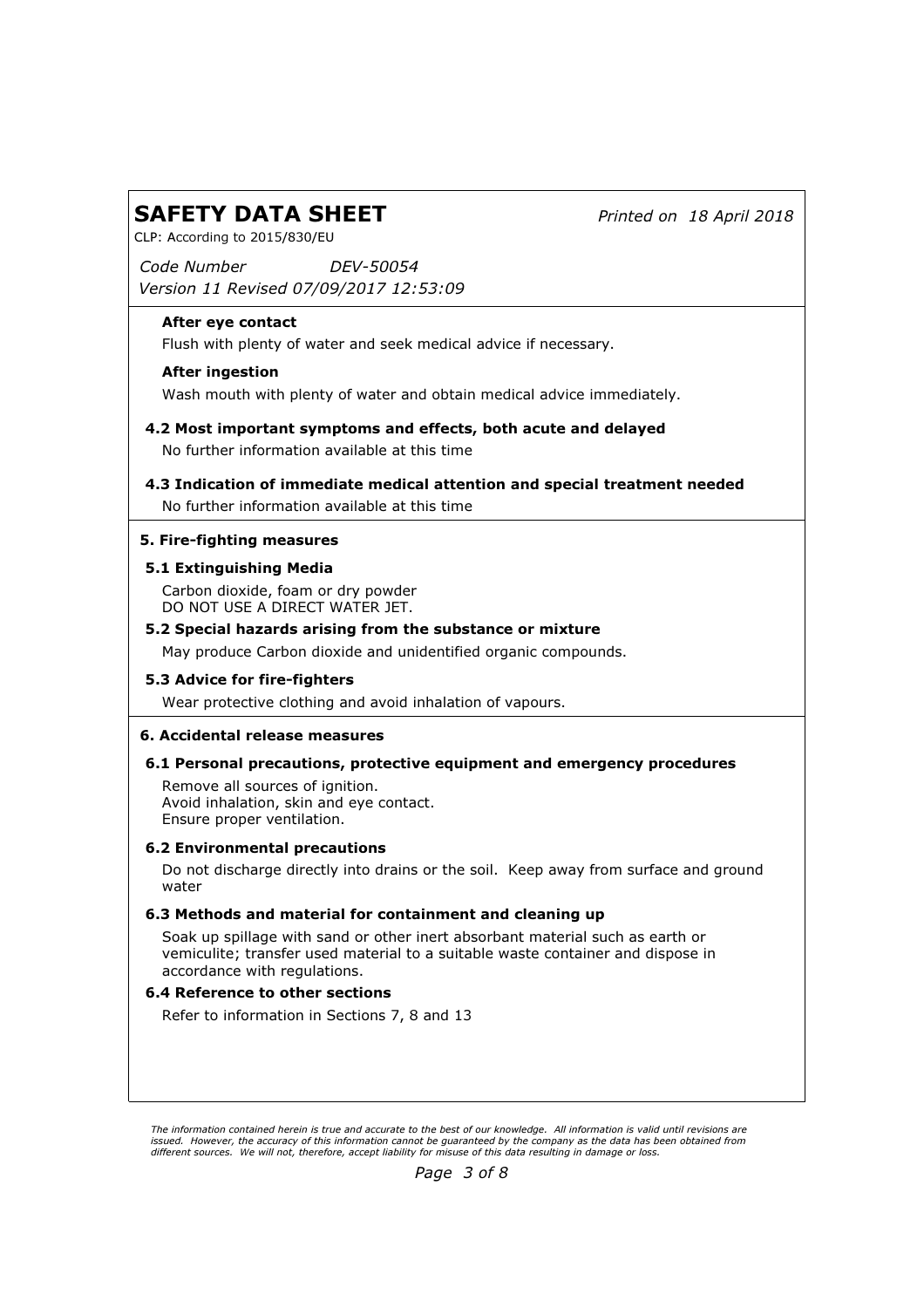Printed on 18 April 2018

CLP: According to 2015/830/EU

Code Number Version 11 Revised 07/09/2017 12:53:09 DEV-50054

# 7. Handling and storage

# 7.1 Precautions for safe handling

Maintain good occupational and personal hygiene. Avoid inhalation and contact with skin and eyes.

# 7.2 Conditions for safe storage, including any incompatibilities

Store in tightly sealed original containers away from ignition sources and in a cool place.

# 7.3 Specific end use(s)

No further information available

# 8. Exposure controls / personal protection

## 8.1 Control Parameters

No information available

## 8.2 Exposure controls

#### Engineering controls

No information available

## Individual protection measures

Refer to Section 5 for specific fire/chemical personal protective equipment advice. Always wash routinely before breaks, meals and at the end of the work period.

## Eye/face protection

Wear safety goggles.

#### Hand protection

Wear chemically resistant disposable gloves.

## Other skin protection

Wear overalls. Always wash routinely before breaks, meals and at the end of the work period.

#### Respiratory protection

Not generally required. Use inhalation protection in poorly ventilated areas

#### Thermal hazards

No information available

#### Environmental exposure controls

No information available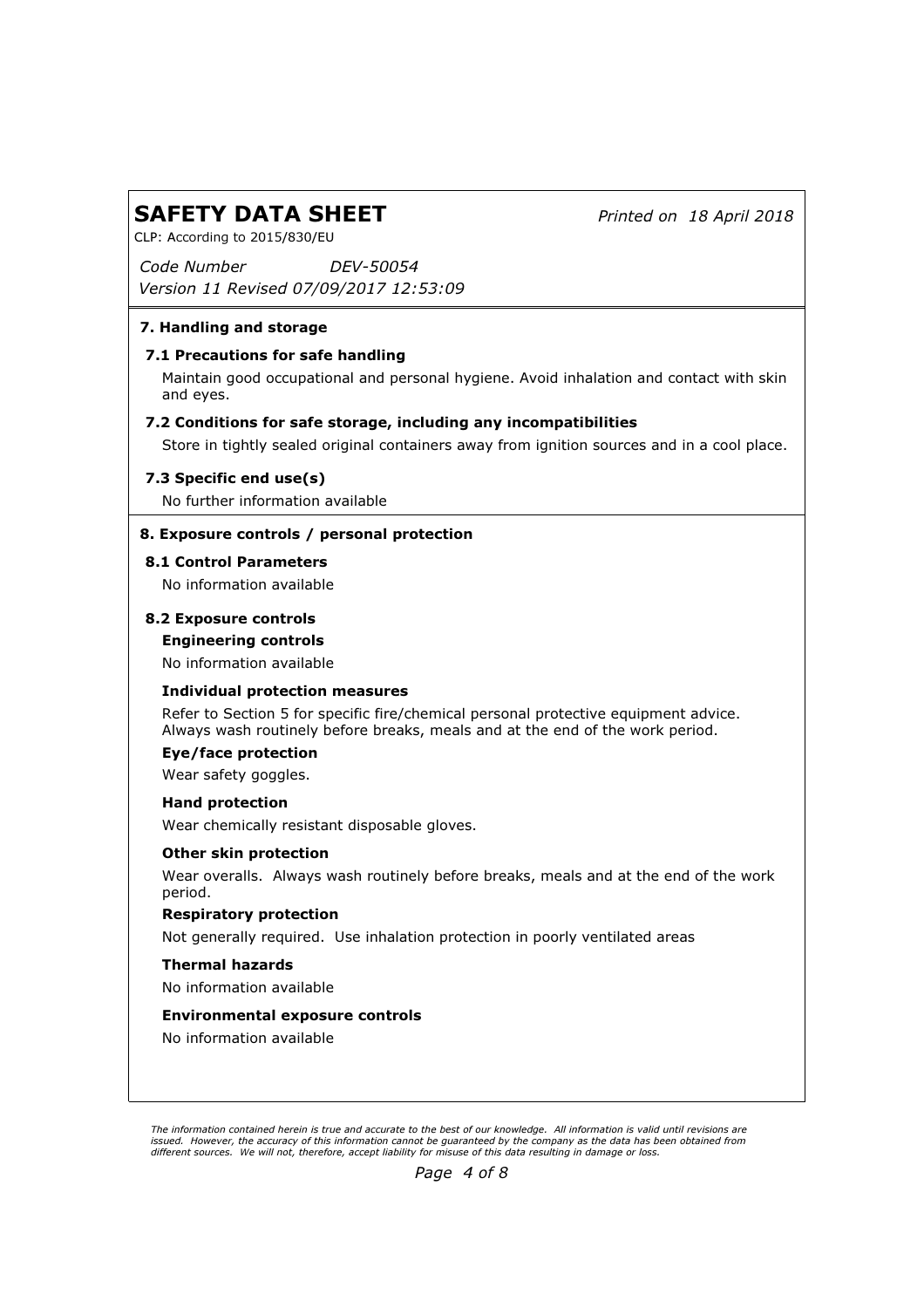Printed on 18 April 2018

CLP: According to 2015/830/EU

Code Number Version 11 Revised 07/09/2017 12:53:09 DEV-50054

# 9. Physical and chemical properties

FLASH POINT (°C) Above 61 9.1 Information on basic physical and chemical properties

# 9.2 Other information

No further information available

# 10. Stability and reactivity

# 10.1 Reactivity

Not determined

# 10.2 Chemical Stability

Not determined

#### 10.3 Possibility of hazardous reactions Not determined

10.4 Conditions to avoid

Extreme temperatures

## 10.5 Incompatible materials

Highly reactive chemicals which may produce unknown reaction products and so cause additional hazards.

# 10.6 Hazardous decomposition products

Not determined

## 11. Toxicological information

## 11.1 Information on toxicological effects

Acute toxicity

No data available

# Skin corrosion / irritation

No data available

# Serious eye damage / irritation

No data available

# Respiratory or skin sensitisation

No data available

## Germ cell mutagenicity

No data available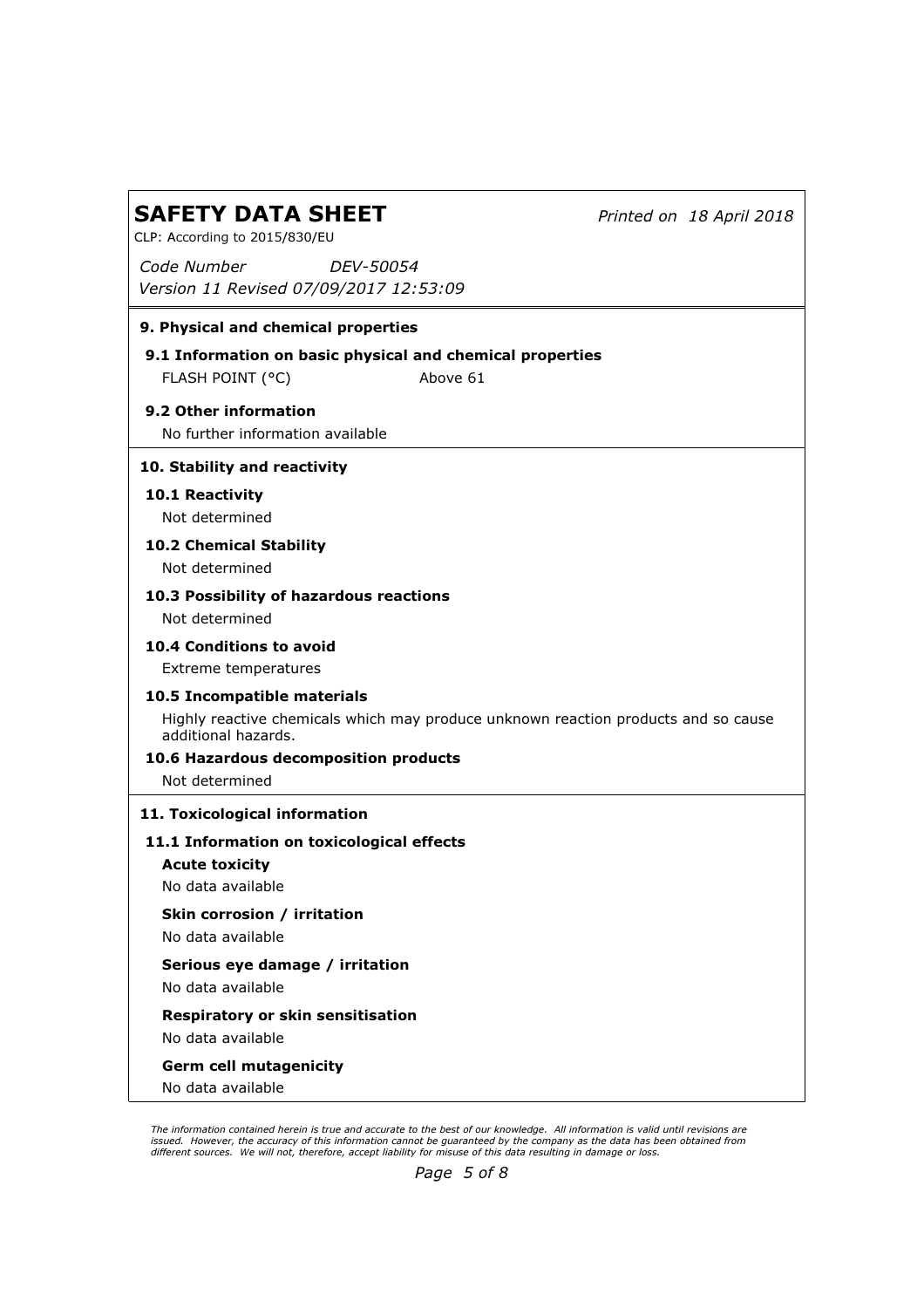Printed on 18 April 2018

CLP: According to 2015/830/EU

Code Number Version 11 Revised 07/09/2017 12:53:09 DEV-50054

Carcinogenicity No data available

Reproductive toxicity No data available

STO-single exposure

No data available

STO-repeated exposure No data available

Aspiration hazard

No data available

Information on likely routes of exposure

No data available

Symptoms related to the physical, chemical and toxicological characteristics No data available

Delayed and immediate effects as well as chronic effects from short and long-term exposure

No data available

Interactive effects No data available

Other information

No data available

## 12. Ecological information

## 12.1 Toxicity

No data available; avoid soil, surface water and water-bearing stratum contamination.

## 12.2 Persistence and degradability

No data available

## 12.3 Bioaccumulative potential

No data available

12.4 Mobility in soil

No data available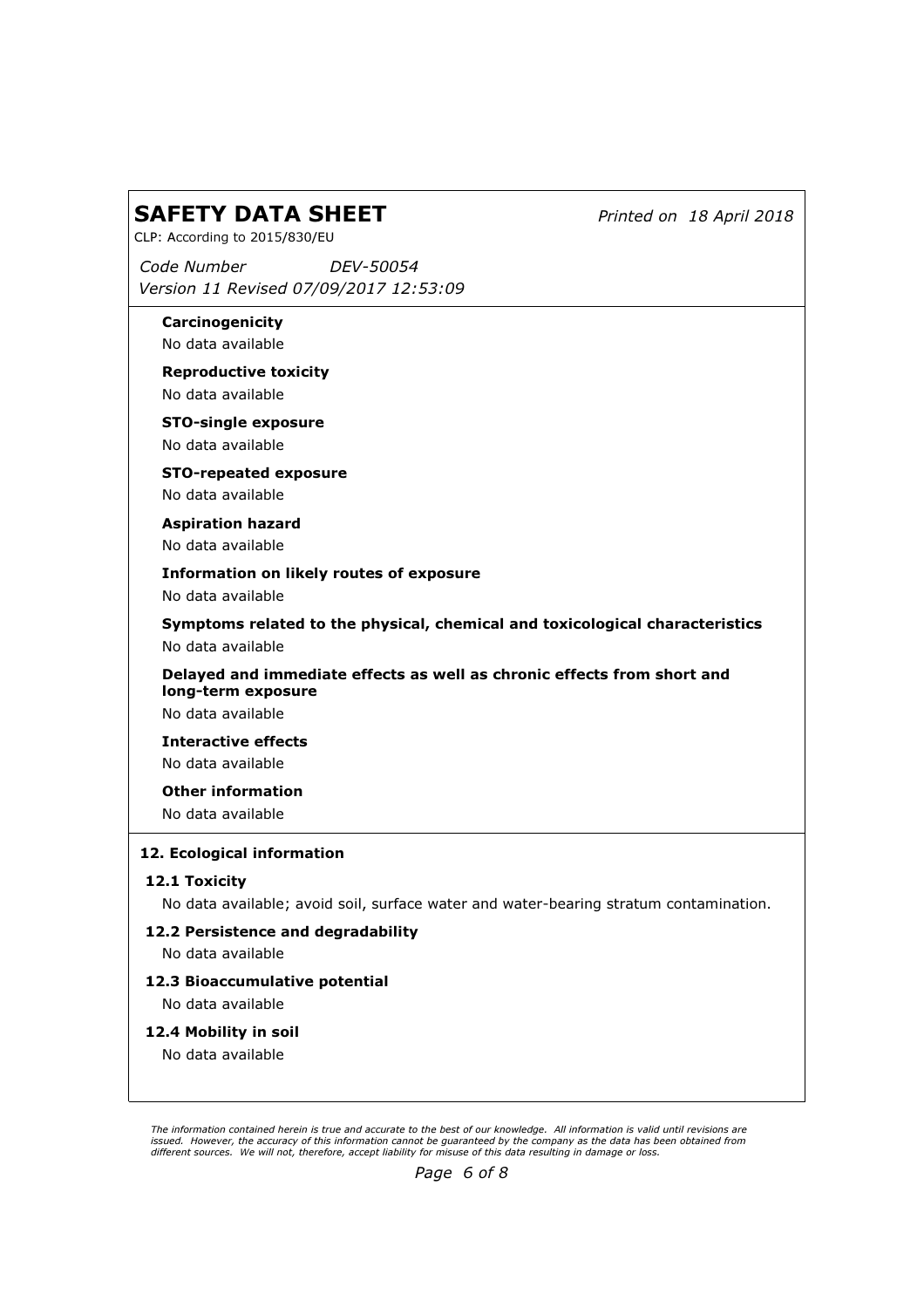Printed on 18 April 2018

CLP: According to 2015/830/EU

Code Number Version 11 Revised 07/09/2017 12:53:09 DEV-50054

# 12.5 Results of PBT and vPvB assessment

No data available

# 12.6 Other adverse effects

No data available

## 13. Disposal considerations

Please refer to the information in section 8 (Exposure controls and personal protection)

# 13.1 Waste treatment methods

Dispose in accordance with the law and local regulations. Treat as trade effluent.

## 14. Transport information

14.1 UN number

Not Regulated

# 14.2 UN proper shipping name

14.3 Transport hazard class(es)

# 14.4 Packing group

Tunnel Code

- 14.5 Environmental Hazards No relevant information available
- 14.6 Special precautions for user

No relevant information available

# 14.7 Transport in bulk according to Annex II of MARPOL73/78 and the IBC Code Not applicable

## 15. Regulatory information

15.1 Safety, health and environmental regulations/legislation specific for the substance or mixture

No relevant information available at this time

# 15.2 Chemical safety assessment

A chemical safety assessment has not been carried out

## 16. Other information

The information contained herein is true and accurate to the best of our knowledge. All information is valid until revisions are issued. However, the accuracy of this information cannot be guaranteed by the company as the data has been obtained from<br>different sources. We will not, therefore, accept liability for misuse of this data resulting in da